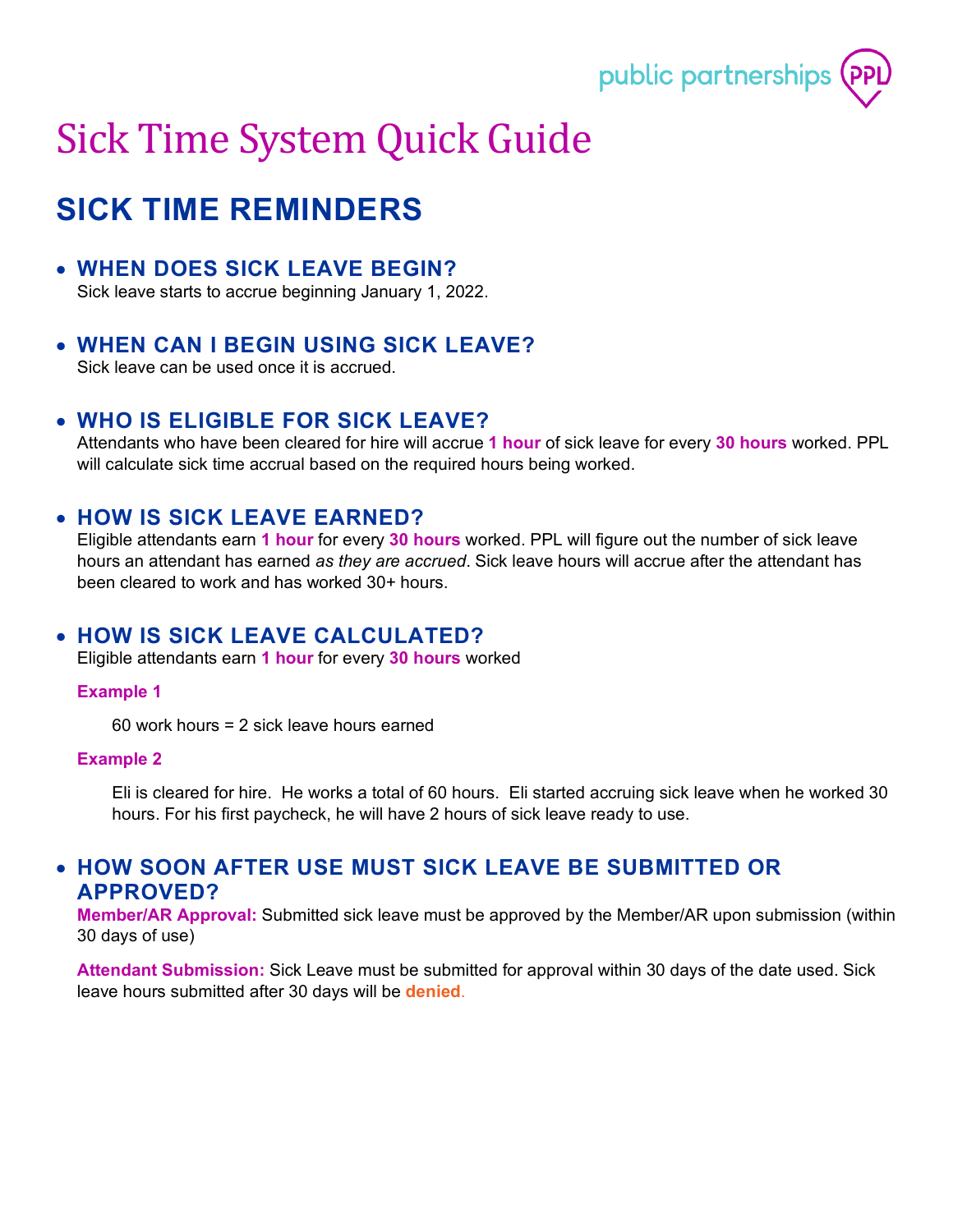

## **HOW DO I SUBMIT SICK LEAVE IN TIME4CARE?**

The **Attendant** will:

- 1. Log into the Time4Care mobile app.
- 2. Select Add Time on a specific date.
- 3. Select your Member.
- 4. The next screen will be the Time4Care service view which will include the **Sick Leave** service.
- 5. Enter your time and submit for the Member/AR to approve.

## **HOW DO I SUBMIT SICK LEAVE IN BETTERONLINE WEB PORTAL?**

### The **Attendant** will:

- 1. Log into BetterOnline Web Portal.
- 2. Click on +ADD ENTRY on the date they wish to submit time.
- 3. The Services will now include **Sick Leave**.
- 4. Submit the time entry for their Member/AR to approve.

| <b>BPM File Upload</b>                                            | W2 Forms<br>Member Search | <b>Employee Application</b> | <b>Time Entries</b>                                                       | <b>Archived Timesheets</b> | Contact Us |                           |   |
|-------------------------------------------------------------------|---------------------------|-----------------------------|---------------------------------------------------------------------------|----------------------------|------------|---------------------------|---|
| <b>Time Entries</b><br>Payroll                                    |                           |                             |                                                                           |                            |            |                           |   |
| <b>Time Entries</b>                                               |                           |                             |                                                                           |                            |            |                           |   |
| Pay Period<br>Oct 01 - Oct 15<br>٠                                | $\Rightarrow$             |                             | Member<br>OA TESTCONSUMER713                                              |                            |            | $\checkmark$              |   |
|                                                                   | Service                   |                             | Time In                                                                   | <b>Time Out</b>            |            | <b>Alternate Location</b> |   |
|                                                                   |                           |                             |                                                                           |                            |            |                           |   |
| + ADD ENTRY                                                       | no entries                |                             |                                                                           |                            |            |                           |   |
|                                                                   | no entries                |                             | <b>Add Entry</b>                                                          |                            |            |                           | × |
| $+$ ADD ENTRY                                                     |                           |                             | Service<br>Please select service                                          |                            |            |                           |   |
| Friday 01<br>Saturday 02<br>Sunday 03<br>+ ADD ENTRY<br>Monday 04 | no entries                |                             | Please select service<br>CDASS Standard<br>CDASS Emergency<br>CDASS Other |                            |            |                           |   |

## **HOW DO I SUBMIT SICK LEAVE VIA TVV/TELEPHONY?**

*\*The Member/AR should first call PPL customer service to register their phone number. Customer Service can be reached at:* [1-888-752-8250](tel:+1-888-752-8250)

## **Attendants will:**

- Dial 1-844-885-6908
- Enter last 4 digits of your Social Security Number (SSN) and Date of Birth
- Select Program Member from list
- Follow prompts to start new, modify, or end shift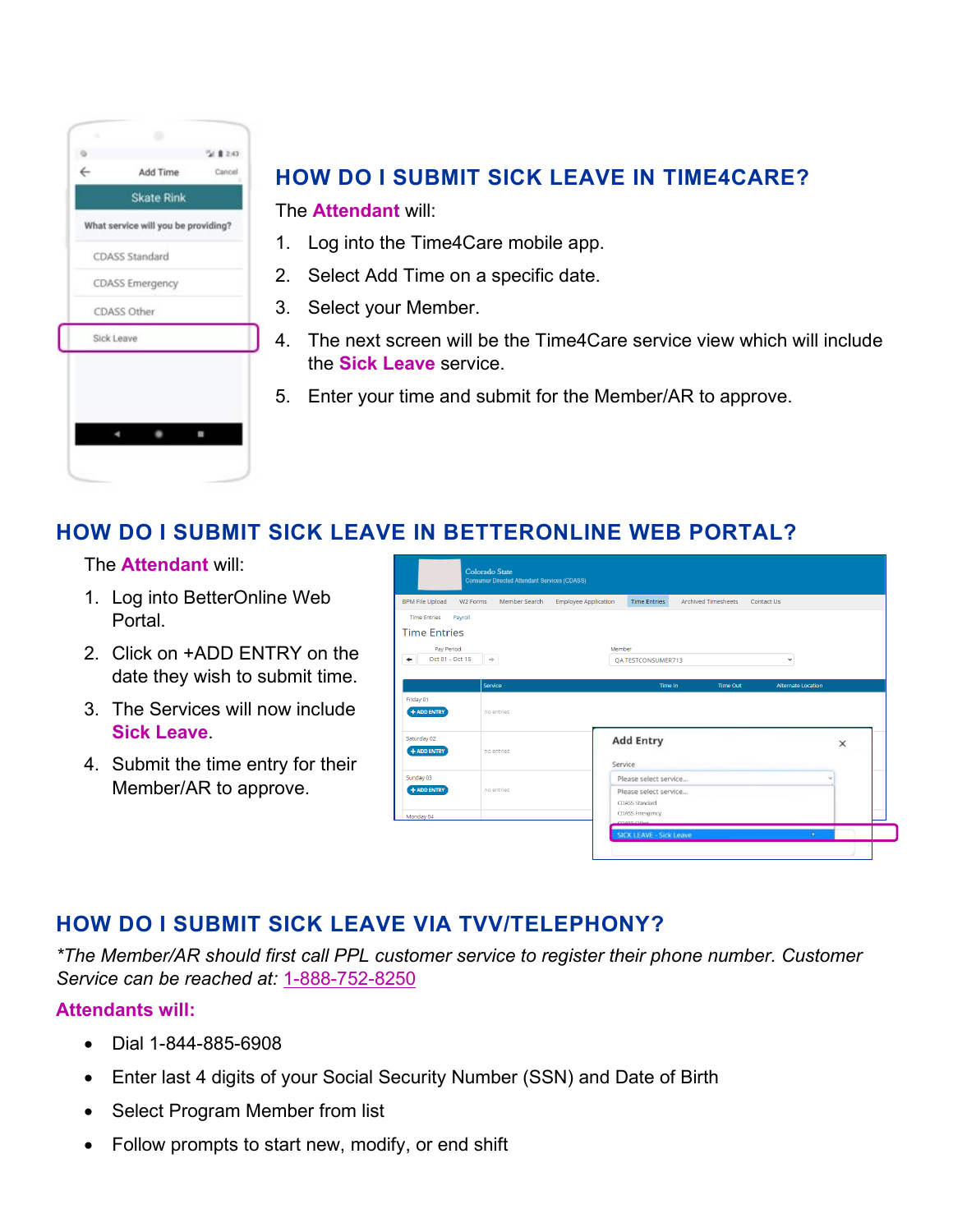- o The attendant will be able to enter their **sick time** once it is available to them.
- If needed, follow prompts to correct and resubmit entries

## **Member/Authorized Representatives will:**

- Dial 1-844-885-6908
- Verify identity by entering Last 4 digits of SSN and DOB
- Select Attendant from list
- Follow prompts to review and approve or reject any submitted shifts

## **HOW DO I VIEW MY SICK LEAVE ACCRUAL AND USE?**

|                                     | <b>Colorado State</b><br>Consumer Directed Attendant Services (COASS) |                   |                     |                                     |                 | Welcome Wards Woker   (External ID: E012345)   Logost Charge Password Program Selecto |
|-------------------------------------|-----------------------------------------------------------------------|-------------------|---------------------|-------------------------------------|-----------------|---------------------------------------------------------------------------------------|
| W2 Forms                            | Consumer Search                                                       | <b>My Profile</b> | <b>Time Entries</b> | <b>Provider Archived Timesheets</b> | Submit Feedback |                                                                                       |
| <b>Time Entries</b>                 | Payroll<br><b>Sick Leave</b>                                          |                   |                     |                                     |                 |                                                                                       |
| <b>Time Entries</b><br>$\leftarrow$ | Pay Period<br>$\rightarrow$<br>Sep 09 - Sep 22                        | Consumer          | Candace Consumer    |                                     |                 |                                                                                       |
|                                     | Service                                                               | Time in           | Time Out            | <b>Notes</b>                        | Status          | <b>Action</b>                                                                         |
| Thursday 09<br>+ Add Entry          | no entries.                                                           |                   |                     |                                     |                 |                                                                                       |
| Friday 10<br>* Add Entry            | no entries.                                                           |                   |                     |                                     |                 |                                                                                       |
| Saturday 11<br>* Add Entry          | no entries.                                                           |                   |                     |                                     |                 |                                                                                       |
| Sunday 12<br>* Add Entry            | no entres                                                             |                   |                     |                                     |                 |                                                                                       |
| Monday 13<br>* Add Entry            | no entries.                                                           |                   |                     |                                     |                 |                                                                                       |
| Tuesday 14<br>+ Add Entry           | no entries.                                                           |                   |                     |                                     |                 |                                                                                       |
| Tuesday 14                          |                                                                       |                   |                     |                                     |                 |                                                                                       |

### **Attendant View:**

There will be a new **Sick Leave** link the attendant will see after clicking on the Time Entries link in BetterOnline Web Portal.

| <b>Colorado State</b>              | Consumer Directed Attendant Services (CDASS) |              |                            |            |            | Veicone Rebecca Stantevant   (External Dr. ED12345)   Logout Change Password Program Selector |  |
|------------------------------------|----------------------------------------------|--------------|----------------------------|------------|------------|-----------------------------------------------------------------------------------------------|--|
| <b>BPM File Upload</b><br>W2 Forms | Employee Application<br>Member Search        | Time Entries | <b>Archived Timesheets</b> | SION Leave | Contact Us |                                                                                               |  |
| Year<br><b>Sick Leave</b>          | January 2022 - December 2022 ▼               |              |                            |            |            |                                                                                               |  |
| Member                             | Carryover                                    | Accrued      | Used                       |            | Balance    | Available to Use                                                                              |  |
| Sandy Kasprzak                     | 0.00                                         | 10.00        | 10.00                      |            | 0.00       | 0.00                                                                                          |  |
| Otto Means                         | 48.00                                        | 48.00        | 40.00                      |            | 56.00      | 8.00                                                                                          |  |
| <b>Justina Ford</b>                | 20.00                                        | 20.50        | 0.00                       |            | 40.50      | 40.50                                                                                         |  |

After clicking the link, the attendant will see a new screen with sick leave information.

#### **Member/AR View:**

There will be a new **Sick Leave** link the Member/AR will see after clicking on the Time Entries link in BetterOnline Web Portal.

|                             |                   | <b>Consumer Directed Attendant Services (CDASS)</b> |                       |                     |                                              |           |                        |                                   |                     |
|-----------------------------|-------------------|-----------------------------------------------------|-----------------------|---------------------|----------------------------------------------|-----------|------------------------|-----------------------------------|---------------------|
| <b>Online FFR</b>           | My Profile        | <b>Online Enrolment</b>                             | <b>Budget Summary</b> | <b>Time Entries</b> | <b>Archived Timesheets</b>                   |           | <b>Submit Feedback</b> |                                   |                     |
| <b>Time Entries</b>         | <b>Sick Leave</b> |                                                     |                       |                     |                                              |           |                        |                                   |                     |
| <b>Time Entries</b>         |                   |                                                     |                       |                     |                                              |           |                        |                                   |                     |
| Date Range                  |                   |                                                     |                       |                     |                                              |           |                        |                                   |                     |
| Aug 1, 2022 - Sept 13, 2022 |                   |                                                     |                       |                     |                                              |           |                        |                                   |                     |
| Pay Period                  |                   | Provider                                            | PPL Provider ID       | <b>Hours</b>        | Ready for Approval Cross Amount Check Amount |           |                        | Pay Stub                          | <b>Action</b>       |
|                             |                   | Wanda Worker                                        | E001001               | 59h 45m             | 8 entries                                    |           |                        |                                   | <b>View Entries</b> |
| 09/02/2022 - 09/15/2022     |                   | Wanda Worker                                        | E001001               | 112h Om             |                                              | \$1334.01 | \$1,114.88             | Pay Stub (RA00012)                | <b>View Entries</b> |
| 08/19/2022 - 09/01/2022     |                   | Wanda Worker                                        | E001001               | 97h Om              |                                              | \$1107.75 | \$933.92               | Pay Stub (RA00008)   View Entries |                     |